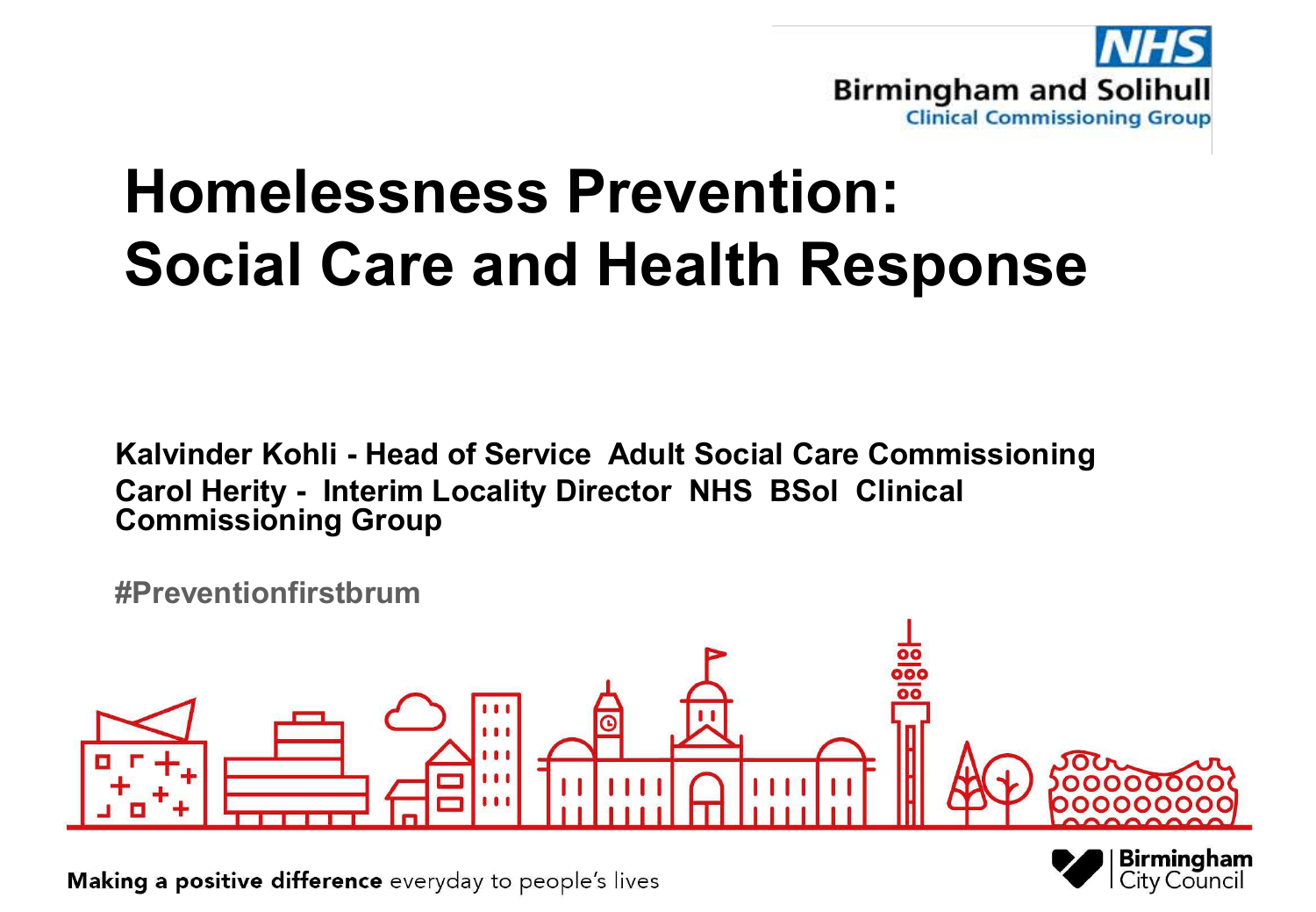## **Update to Overview and Scrutiny Committee**

- Activity being undertaken to implement the priorities within the Homelessness Prevention Strategy.
- Set out the work being undertaken by Adult Social Care and Health and BSol CCG to specifically address the health implications of homelessness.

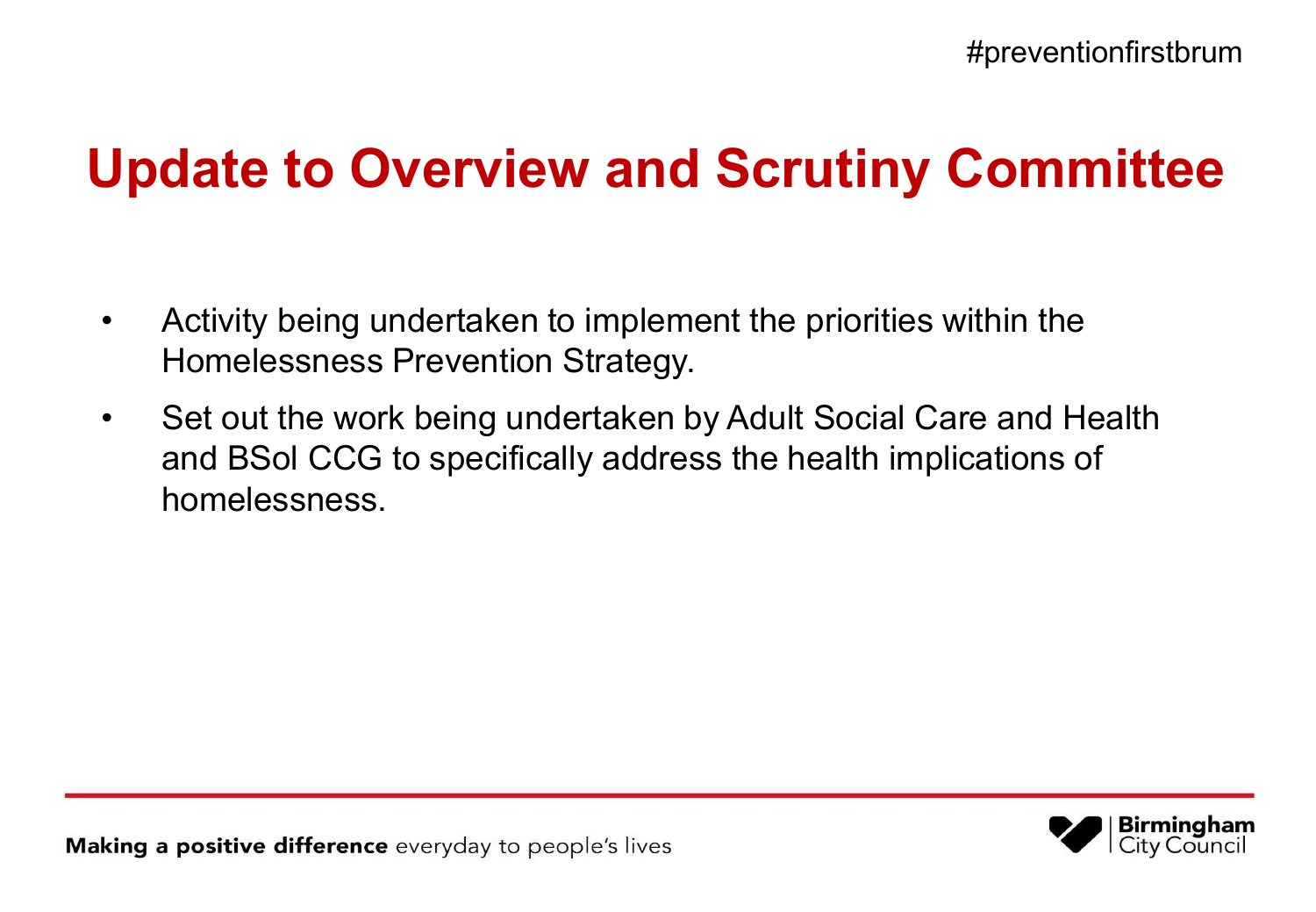## **Impacts**

- Health and well being of vulnerable families particularly children.
- Life expectancy: homeless people die on average 30 years earlier than the general population.
- 50% of people sleeping rough have mental health support needs.
- Vulnerable adults above and below thresholds of care with tri-morbidity of presenting needs (mental health, substance misuse and physical health).
- Health risks to people who become homeless after leaving institutional settings such as hospital, recovery or care.
- Increased presentations at GP surgeries and A&E by people with precarious housing circumstances.
- Extreme challenges of homelessness safeguarding, self neglect, modern day slavery.

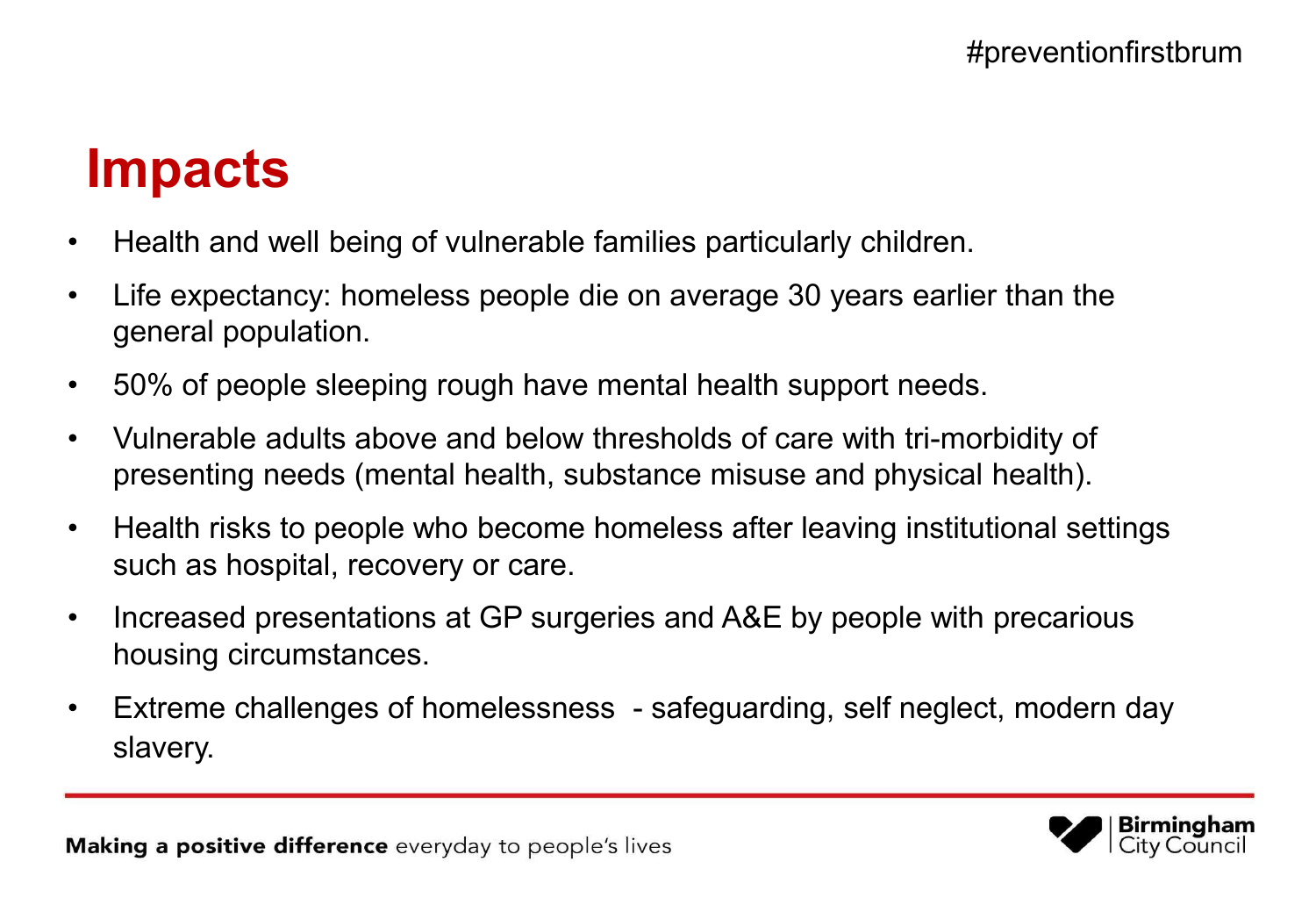## **Our Ask**

- Commitment to collaborate to prevent and relieve homelessness and consideration of what collaboration looks like at a strategic and operational level.
- Integrated or joint commissioning, with the alignment of resources between the local authority and health partners as a minimum starting point.
- Commitment to make organisational changes and contribution towards the development of clear pathways of prevention for the cohorts of population that are most likely to be at risk of homelessness ( e.g. people leaving institutional settings).

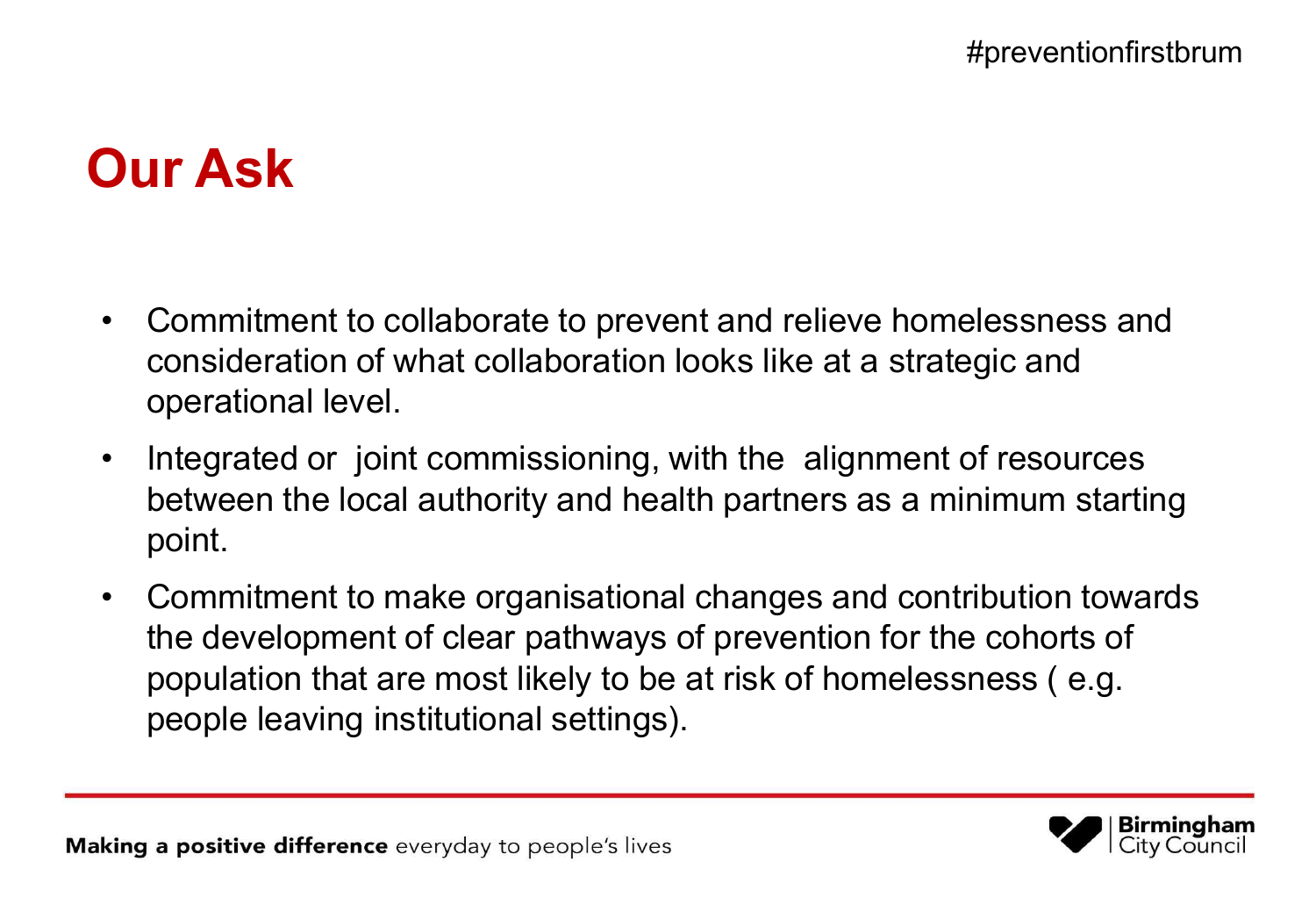# **Our Vision 2008**

We cannot fix a national housing crisis alone. What we can do is deploy our collective assets and capacities in a different way:

**Putting prevention first and stopping people being made homeless in the first place.** To design out homelessness, we need to move from this...





Making a positive difference everyday to people's lives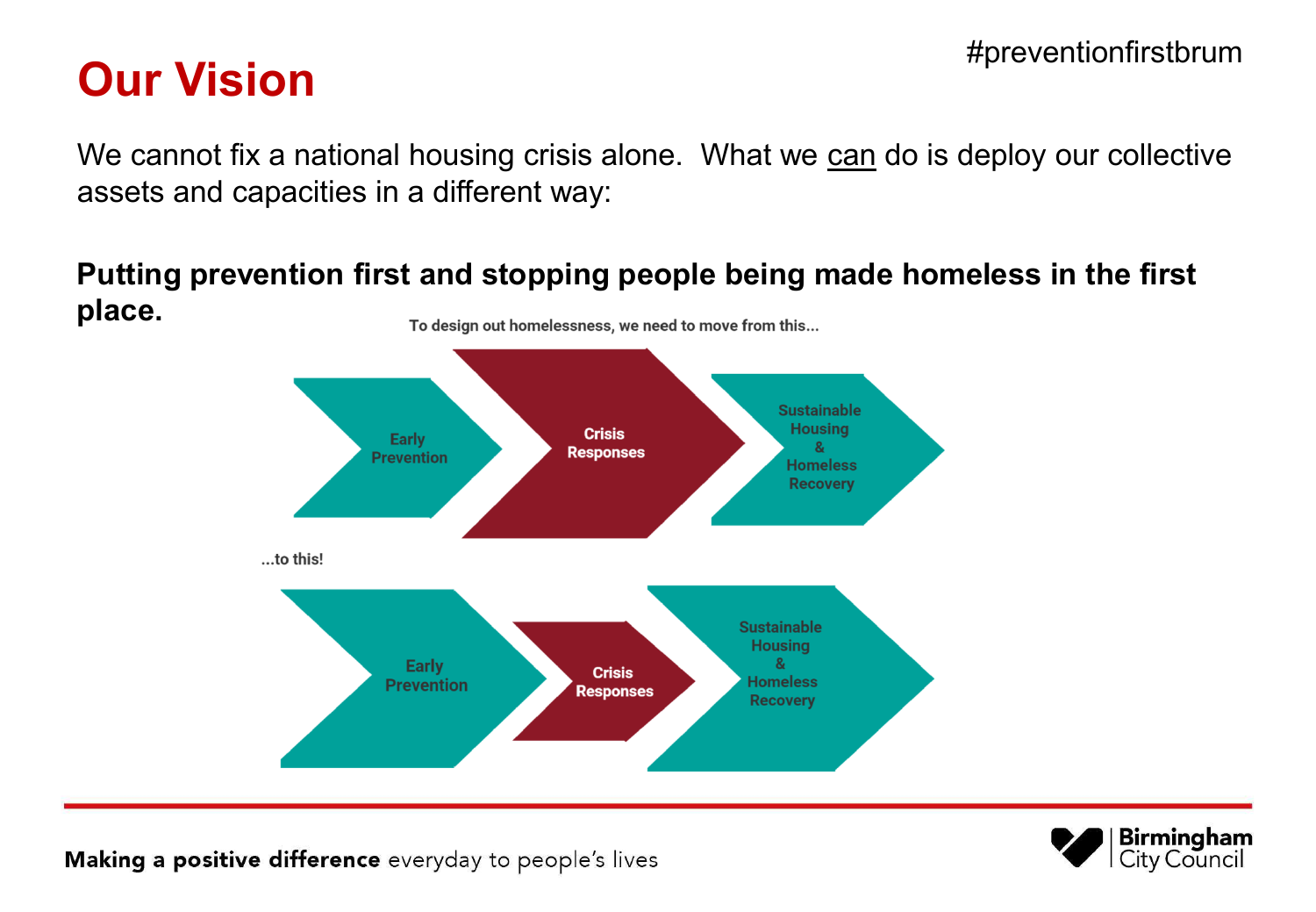## **Our Approach**

- Whole system, collaborative approach based on:-
	- Best practice Positive Pathway model for tackling youth homelessness in city
	- Integrated service provision –
	- Based on adopting this model will enable consistent approach across the life course
- Implementing this will require radical changes needed to shift responses from crisis to:-
	- preventing crises
	- Inclusive for all affected groups and households and circumstances



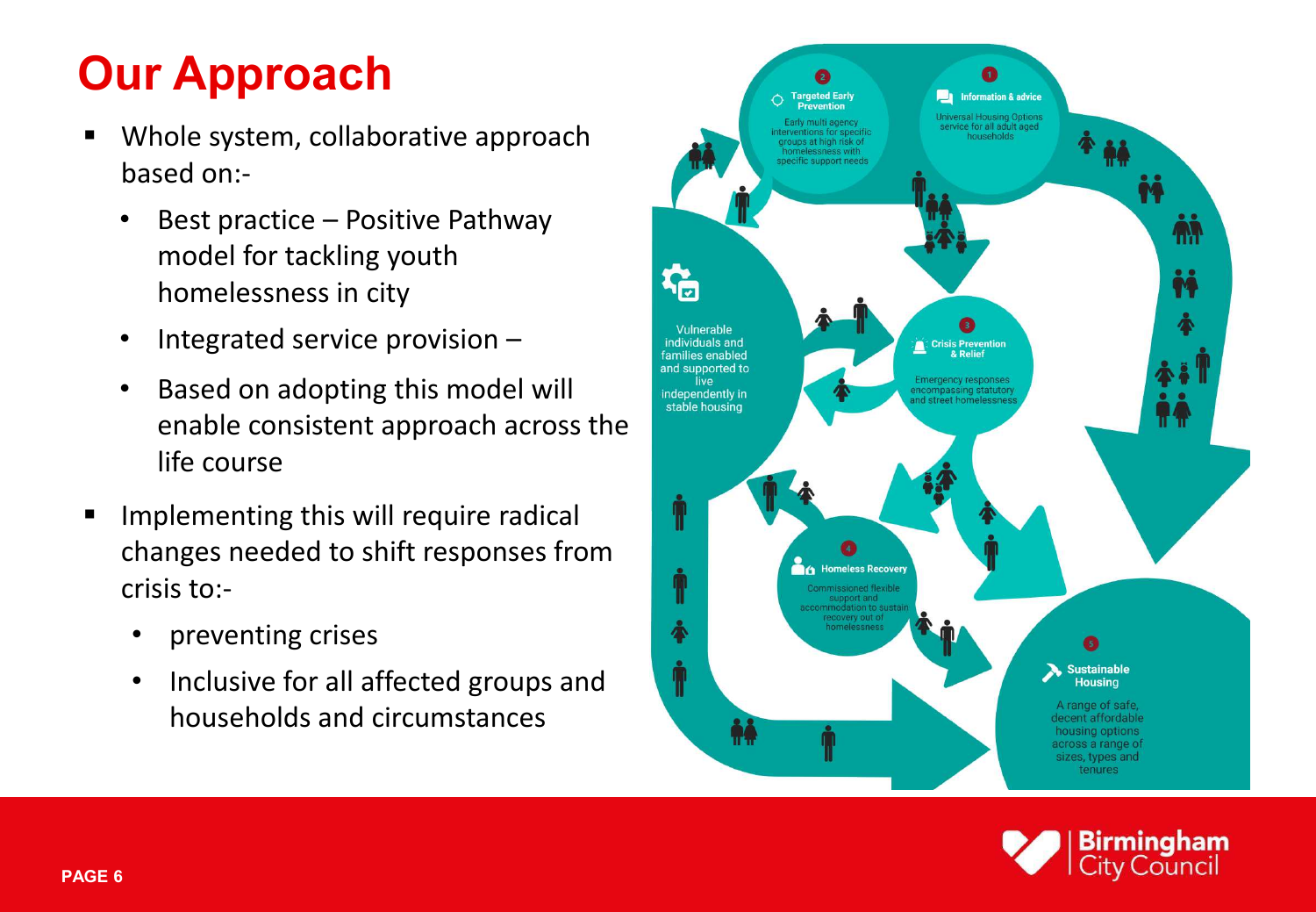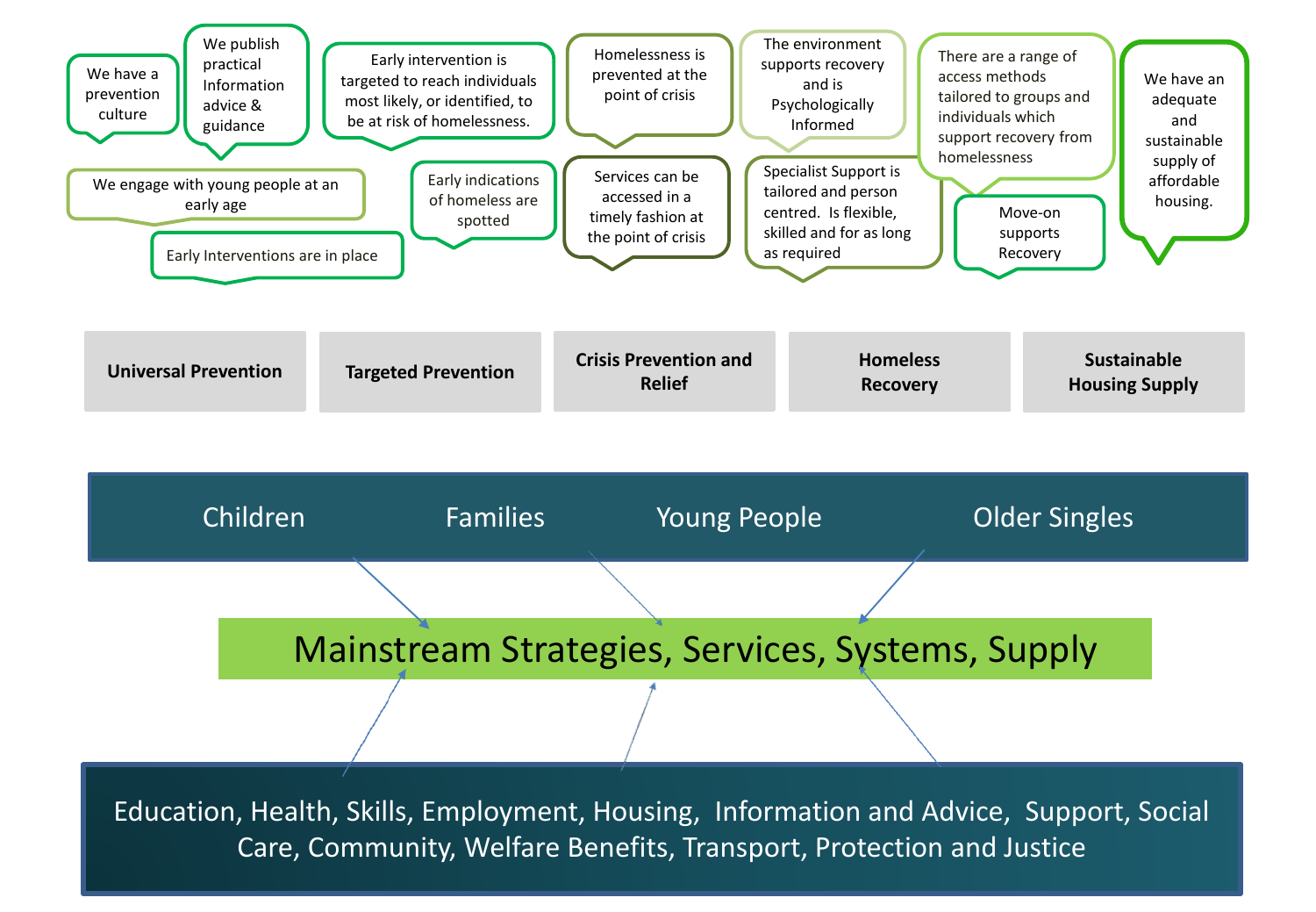### **Our Assets**

Birminal

v Council

- Vision for Social Care and Health: includes the prevention of homelessness through the provision of good quality housing and housing support.
- Co design work led by CCG on the universal services element of the positive pathway.
- Input from the BSMHT at an operational level within the multi agency activity in relation to street intervention team support.
- $\blacksquare$  Health Exchange.
- Dialogue commenced in relation to the alignment of existing resources across both health and social care to help address some of the immediate pressures facing the City.
- Strengths in partnership and experience of wider partner agencies.
- 1,759 commissioned bed spaces in supported housing assisting around 2,600 vulnerable adults, families and young people aged 16 – 25 each year.

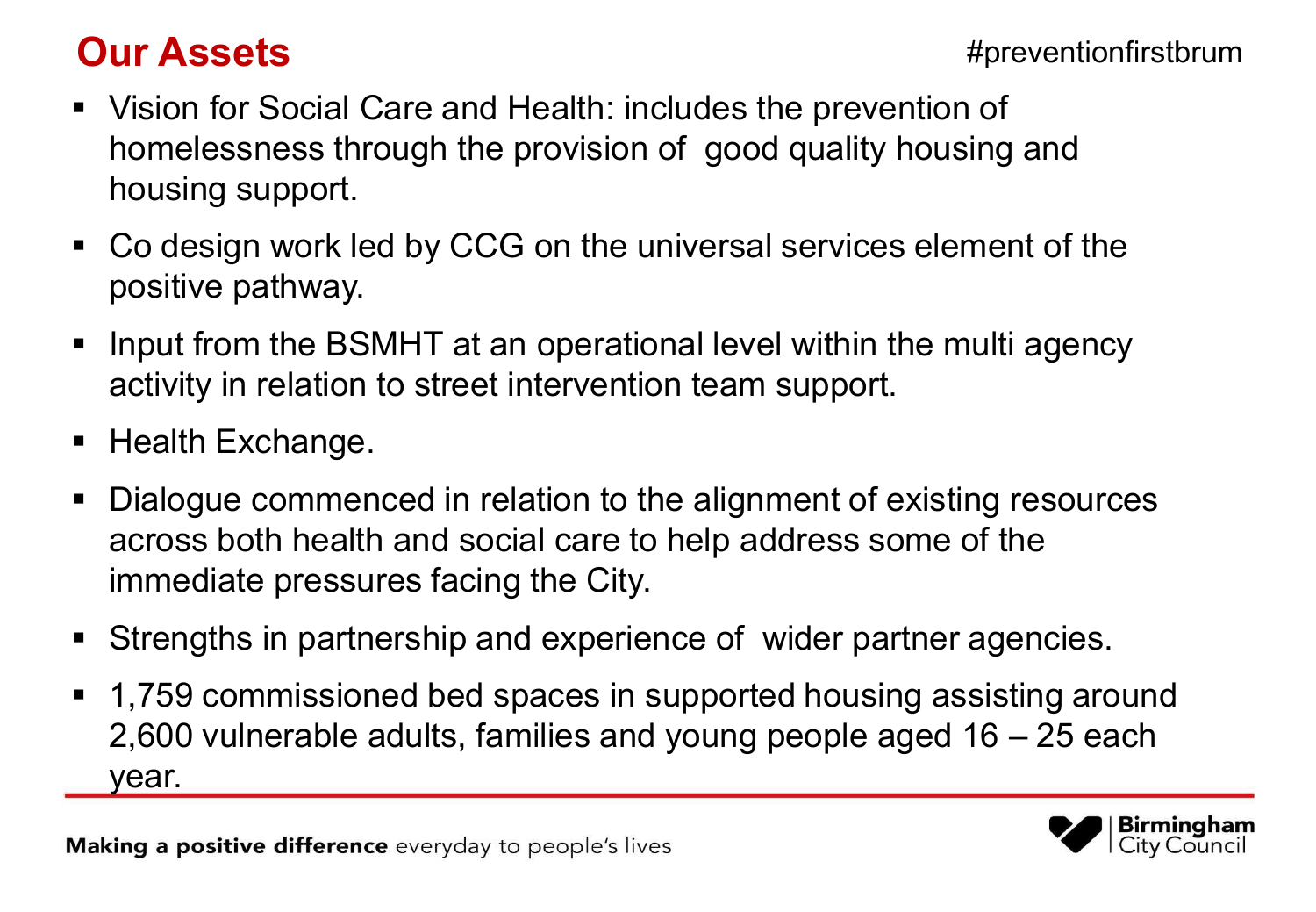### **Our Assets**

- Established youth housing pathways service providing a range of prevention, accommodation and support accessed by over 3228 young people. 91% prevented from becoming homeless (2017-2018).
- A strong multi agency Homelessness Partnership Board driving the Homelessness Prevention Strategy.
- Housing First Birmingham is the accountable body for the £9.6m WMCA pilot.
- **EXA** Learning from local best practice models.
- Strong linkages with the Regional Homelessness Taskforce.
- Voluntary commitment to collaborate to prevent and relieve homelessness by BSHP and Housing Birmingham Partnership.

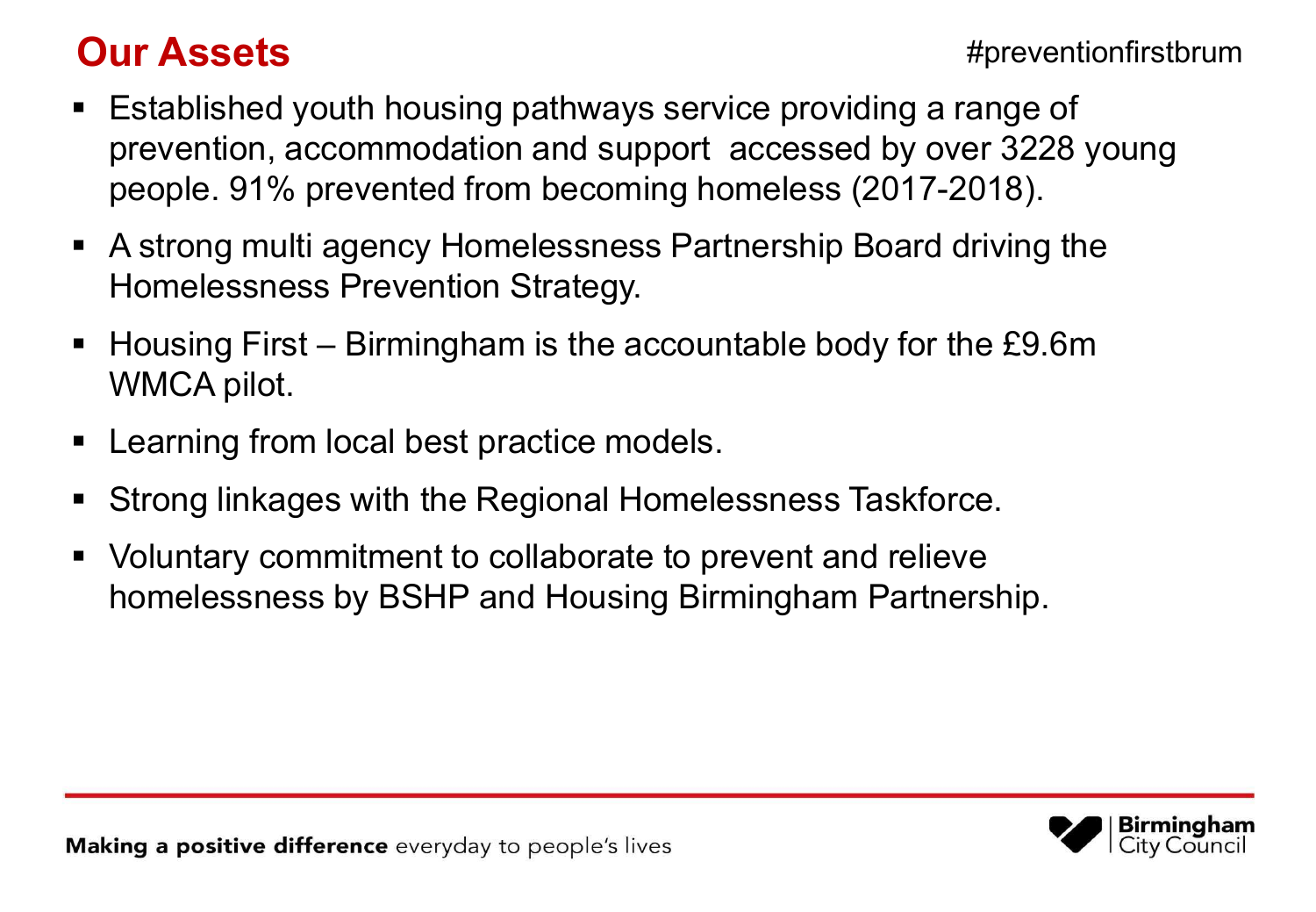## **Activity**

- Co design with partners and citizens with lived experience.
- Development of a vulnerable adults and housing vision for adult social care and health.
- $\blacksquare$  Influencing the Long Term Plan for the NHS to include a response to homelessness and rough sleeping.
- Dialogue with Government departments MHCLG , DHSC and DWP to inform and influence an integrated response.
- Dialogue with City Board and Birmingham Independent Improvement Panel.
- Pathway excellence modelling.
- Quality Standards for Supported Housing to include exempt accommodation.

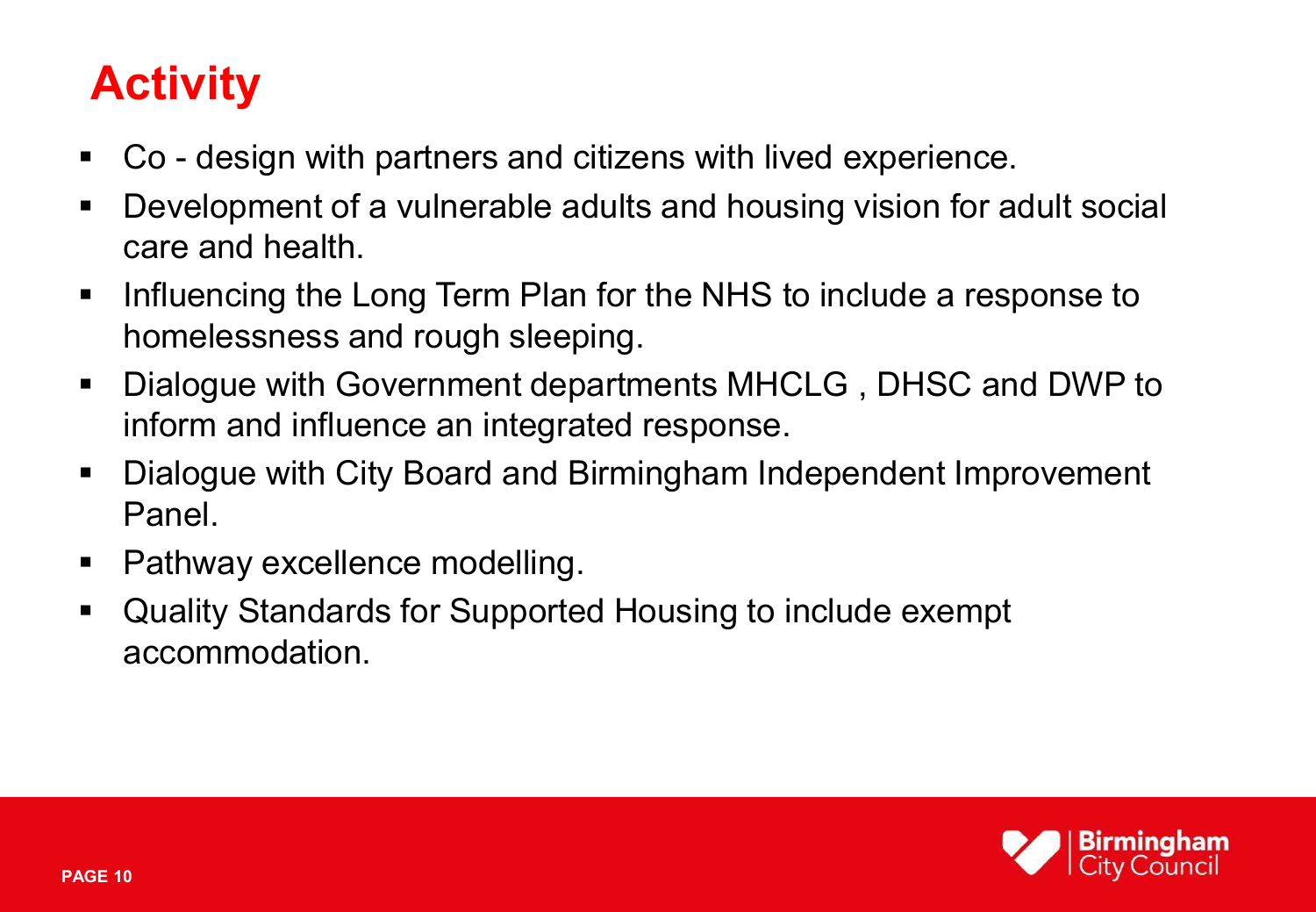## **Activity**

- Commissioning of £16m vulnerable adults and housing support.
- **Housing First Pilot delivery includes provision of health interventions.**
- Rough Sleeper Initiative includes provision of mental health and substance misuse support.
- Redesign of street outreach services.
- Work between Adult Social Care, Children's Trust, Mental Health Trust and the CCG to bring in resources and expertise to address the tri-morbidity of presenting health needs for vulnerable adults.
- Domestic Abuse Prevention Strategy Action Plan.